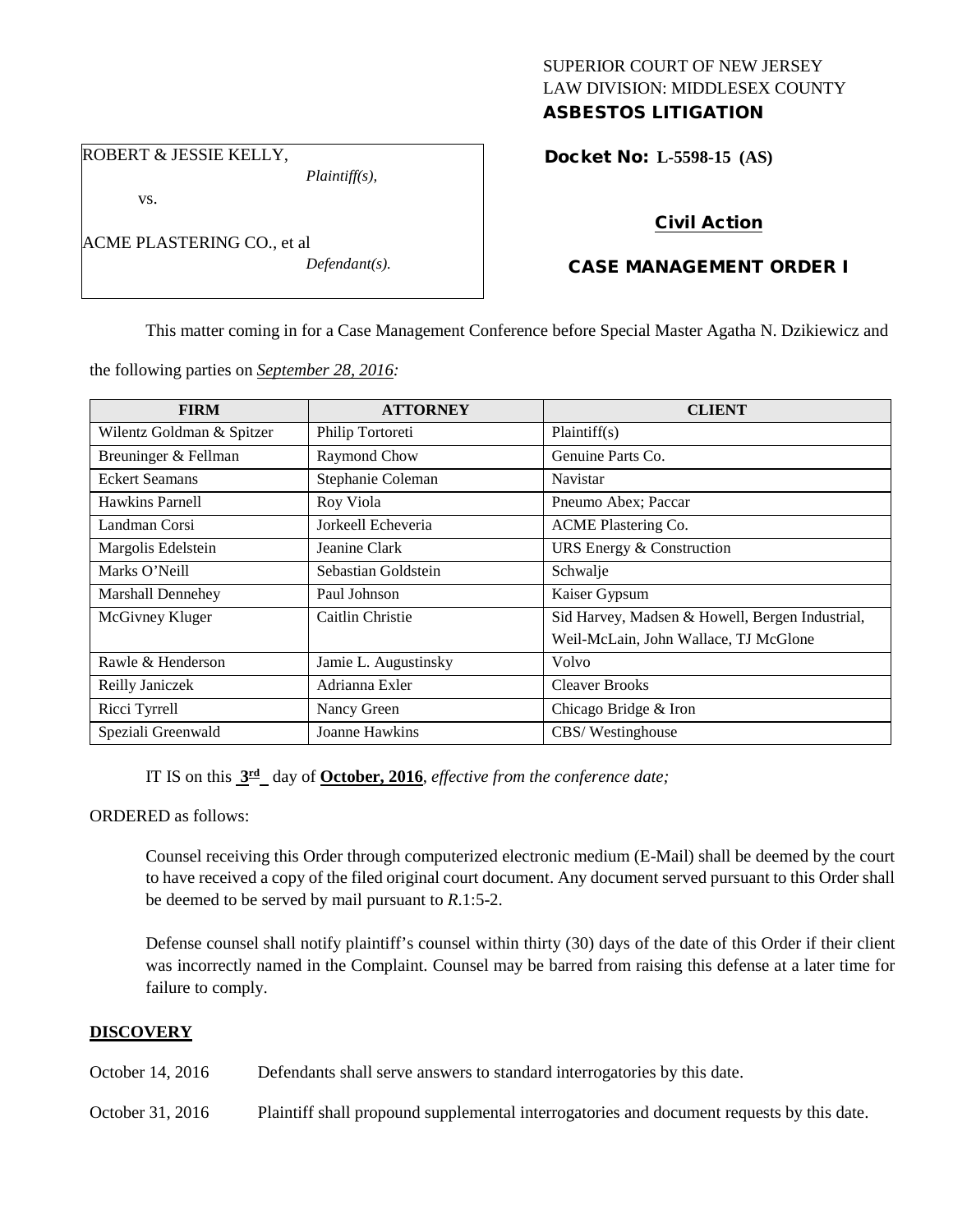| December 2, 2016 | Defendants shall serve answers to supplemental interrogatories and document requests by this<br>date.                                                                                                       |
|------------------|-------------------------------------------------------------------------------------------------------------------------------------------------------------------------------------------------------------|
| October 31, 2016 | Defendants shall propound supplemental interrogatories and document requests by this date.                                                                                                                  |
| December 2, 2016 | Plaintiff shall serve answers to supplemental interrogatories and document requests by this<br>date.                                                                                                        |
| January 31, 2017 | Fact discovery, including depositions, shall be completed by this date. Plaintiff's counsel shall<br>contact the Special Master within one week of this deadline if all fact discovery is not<br>completed. |
| January 31, 2017 | Depositions of corporate representatives shall be completed by this date.                                                                                                                                   |

## **EARLY SETTLEMENT**

February 10, 2017 Settlement demands shall be served on all counsel and the Special Master by this date.

### **SUMMARY JUDGMENT MOTION PRACTICE**

- February 17, 2017 Plaintiff's counsel shall advise, in writing, of intent not to oppose motions by this date.
- March 3, 2017 Summary judgment motions shall be filed no later than this date.
- March 31, 2017 Last return date for summary judgment motions.

### **MEDICAL DEFENSE**

May 5, 2016 Defendants shall identify its medical experts and serve medical reports, if any, by this date. **In addition, defendants shall notify plaintiff's counsel (as well as all counsel of record) of a joinder in an expert medical defense by this date.**

### **LIABILITY EXPERT REPORTS**

- January 31, 2017 Plaintiff shall identify its liability experts and serve liability expert reports or a certified expert statement by this date or waive any opportunity to rely on liability expert testimony.
- May 5, 2017 Defendants shall identify its liability experts and serve liability expert reports, if any, by this date or waive any opportunity to rely on liability expert testimony.

### **ECONOMIST EXPERT REPORTS**

- January 31, 2017 Plaintiff shall identify its expert economists and serve expert economist report(s), if any, by this date or waive any opportunity to rely on economic expert testimony.
- May 5, 2017 Defendants shall identify its expert economists and serve expert economist report(s), if any, by this date or waive any opportunity to rely on economic expert testimony.

### **EXPERT DEPOSITIONS**

June 2, 2017 Expert depositions shall be completed by this date. To the extent that plaintiff and defendant generic experts have been deposed before, the parties seeking that deposition in this case must

\_\_\_\_\_\_\_\_\_\_\_\_\_\_\_\_\_\_\_\_\_\_\_\_\_\_\_\_\_\_\_\_\_\_\_\_\_\_\_\_\_\_\_\_\_\_\_\_\_\_\_\_\_\_\_\_\_\_\_\_\_\_\_\_\_\_\_\_\_\_\_\_\_\_\_\_\_\_\_\_\_\_\_\_\_\_\_\_\_\_\_\_\_\_\_\_\_\_\_\_\_\_\_\_\_\_\_\_\_\_